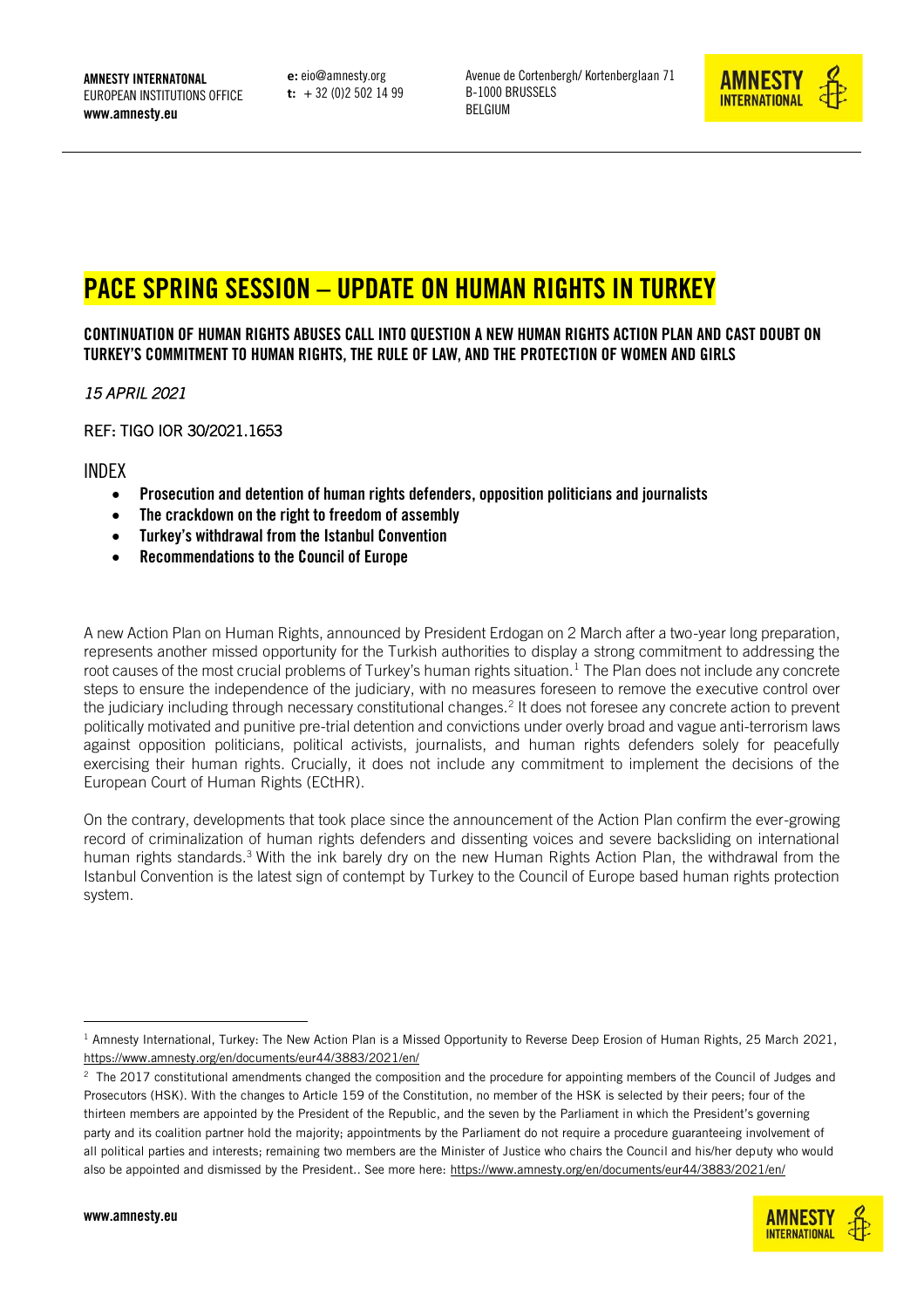#### PROSECUTION AND DETENTION OF HUMAN RIGHTS DEFENDERS, OPPOSITION POLITICIANS AND **JOURNALISTS**

While a protracted erosion of human rights in the country has been visible since the coup attempt in 2016, in recent months the Turkish authorities have further ramped up their repression of real or perceived dissent, orchestrating large-scale arrests, abusive investigations and unfounded prosecutions.

This relentless crackdown on freedom of expression and other human rights is enabled by the widespread executive control and political influence over the judiciary. In recent years, this has led courts to systematically accept bogus indictments and to detain and convict individuals who advocate different political ideas or represent dissenting voices, even when those prosecuted have not themselves advocated violence, hatred or discrimination, and are not prosecuted for direct involvement in violent acts.<sup>4</sup> In particular, overly broad and vague anti-terrorism legislation is abused against individuals in the absence of any compelling evidence of criminal activity for a range of activities protected by the rights to freedom of expression, association and political participation. Among others, Article 7/2 of the Anti-Terrorism Law, which criminalizes 'making propaganda for an armed terrorist organization' and the provisions of the Turkish Penal Code criminalizing "terrorism" related offenses such as Article 314 (membership of a terrorist organization) are routinely used to prosecute those who express their dissenting opinions.

On 15 February, prominent human rights defender and lawyer Eren Keskin was sentenced to six years and three months on grounds of "membership of a terrorist organization" in the main *Özgür Gündem* trial. The case is an example of how anti-terrorism laws are being used to criminalize legitimate, peaceful activities such as freedom of expression, including participating in a solidarity campaign alongside others.<sup>5</sup> Eren Keskin, who has dedicated her life to defending the rights of women, prisoners and fought for justice for the families of victims of enforced disappearances, has been investigated and prosecuted for decades for defending human rights and exercising her right to freedom of expression.

On 12 March, just over three months since the Istanbul Regional Court upheld the convictions of four human rights defenders in the Büyükada case, the prosecutor at the Court of Cassation issued his opinion asking for the conviction of Taner Kılıç, the former and now honorary chair of Amnesty International Turkey, to be upheld without justification, while the other three human rights defenders' convictions were requested to be overturned. The case originally was brought against 11 Human Rights Defenders including Amnesty International's former chair, ex-director İdil Eser, several members of Amnesty Turkey as well as women's and equality advocates, who faced absurd 'terrorism' charges without any credible evidence.<sup>6</sup> In July 2020, four of them, namely Günal Kurşun, İdil Eser, Özlem Dalkıran and Taner Kılıç were convicted on terrorism related charges, in the absence of any evidence of criminal activity and despite the fact that allegations against these defendants had repeatedly been disproven, including by the state's own evidence. The verdict focused on the human rights activism of the defenders and their legitimate human rights work was cited as evidence of 'terrorist' crimes; in the case of Taner Kılıç, Amnesty International public documents and reports<sup>7</sup> were cited as part of the evidence against him. If the Court of Cassation confirms the conviction, Taner Kılıç would be detained and taken to prison. After spending over 14 months in pretrial detention between June 2017 and August 2018, there remain approximately five years of his sentence. A conviction would also mean that his lawyer's license would be revoked permanently, making it impossible for him to practice law in Turkey after his release. The other three human rights defenders would face a retrial if the Court of Cassation rules with the prosecution and overturns the convictions; a possibility that the convictions of all four could be confirmed or overturned remains. The trial of these human rights defenders constitutes an emblematic case of Turkey's wider practice of targeting human rights defenders and independent civil society using counter-terrorism laws.

The quick issuing of the prosecutor's opinion at the Court of Cassation in March, a process which can usually take years, indicates that a decision in the case might be imminent. This is particularly worrying considering the clear lack

https://www.amnesty.org/en/latest/news/2016/07/turkey-human-rights-in-grave-danger-following-coup-attempt-and-subsequent-crackdown/



<sup>4</sup> See Amnesty International, Turkey: Decriminalize Dissent, Time to Deliver on the Right to Freedom of Expression, 27 March 2013, <https://www.amnesty.org/en/documents/EUR44/001/2013/en/>; Amnesty International, Turkey: "Judicial Reform" Package is a Lost Opportunity to Address Deep Flaws in the Justice System", 8 October 2019,

[https://www.amnesty.org/en/documents/eur44/1161/2019/en/;](https://www.amnesty.org/en/documents/eur44/1161/2019/en/) Amnesty International, Turkey: The New Action Plan is a Missed Opportunity to Reverse Deep Erosion of Human Rights, 25 March 2021, [https://www.amnesty.org/en/documents/eur44/3883/2021/en/;](https://www.amnesty.org/en/documents/eur44/3883/2021/en/)

<sup>5</sup> https://www.amnesty.org/en/latest/news/2021/02/turkey-we-are-not-going-anywhere-either-activists-pledge-solidarity-with-prominenthuman-rights-defender/

<sup>6</sup> https://www.amnesty.org/en/latest/campaigns/2020/02/turkey-istanbul-human-rights-activists-justice/

<sup>7</sup> [https://www.amnesty.org/en/press-releases/2013/06/turkish-prime-minister-s-words-will-only-exacerbate-violence/;](https://www.amnesty.org/en/press-releases/2013/06/turkish-prime-minister-s-words-will-only-exacerbate-violence/)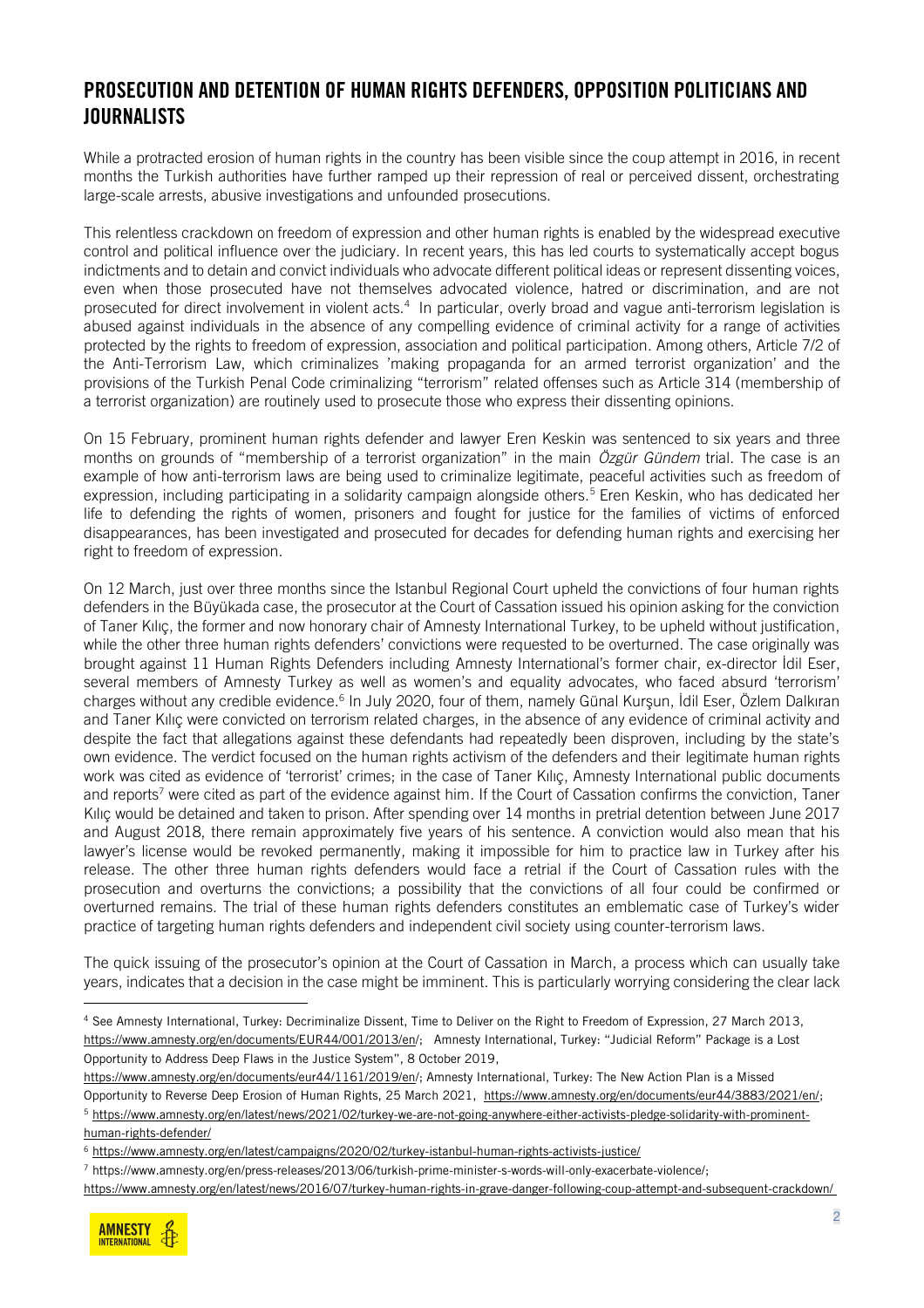of effectiveness of domestic remedies in Turkey with national courts refusing to apply the European Convention on Human Rights (ECHR) or implement the binding judgments of the ECtHR.

This has become evident in the trials of Selahattin Demirtaş and Osman Kavala whose pre-trial detention continues, contrary to ECtHR rulings which found that their prolonged pre-trial detentions were unlawful and served an 'ulterior purpose' in violation of articles 18 and 5 ECHR, calling on Turkey to release them immediately.

In the case of Osman Kavala, despite various Committee of Ministers decisions and one interim resolution calling for his immediate release in four examinations of the case since September 2020, <sup>8</sup> Turkish authorities have persistently refused to implement the ECtHR's 2019 binding judgment, based on the argument that his ongoing pre-trial detention was under a new and different investigation file with new charges. The sequence of criminal proceedings against Osman Kavala following the Court's judgment and the Committee of Ministers decisions are further signs of the relentless judicial harassment he has been enduring and confirm that Osman Kavala's current detention constitutes an extension of the violations found by the Court. Amnesty International has recently urged all Council of Europe member states to initiate an infringement procedure under article 46 §4 ECHR in the case of Kavala v. Turkey to ensure the release of Osman Kavala and show their resolution against political persecution.<sup>9</sup> In its latest decision on 15 April, the Committee of Minister urged the authorities once again to ensure Osman Kavala's immediate release, and affirmed "their readiness, if necessary, to actively consider all means at their disposal to ensure implementation of the judgment." 10

On 19 March, Öztürk Türkdoğan, chairperson of Turkey's Human Rights Association (IHD), was arrested in a raid by police in his home, together with 10 other individuals, on the suspicion of 'membership of a terrorist organization'. He was released on the same day with judicial control measures including a foreign travel ban and requirement to report in person to the nearest police station twice a month.

Selahattin Demirtaş, a prominent former parliamentarian and co-chair of the pro-Kurdish Peoples' Democratic Party (HDP), has been remanded in pre-trial detention for more than four years. Following the Grand Chamber judgment in S[elahattin Demirtaş v Turkey \(No. 2\)](https://hudoc.echr.coe.int/eng#{%22languageisocode%22:[%22ENG%22],%22appno%22:[%2214305/17%22],%22documentcollectionid2%22:[%22JUDGMENTS%22],%22itemid%22:[%22001-207173%22]}) on 22 December 2020<sup>11</sup>, the Committee of Ministers, in a decision adopted in March 2021, urged the authorities to "ensure the applicant's immediate release" and underlined that "the obligation of *restitutio in integrum* calls for the negative consequences of the violation to be eliminated without delay, including as regards the two sets of proceedings pending before Turkish courts".<sup>12</sup>

Yet, the Turkish courts have been refusing to implement the European Court's judgments in relation to Osman Kavala and Selahattin Demirtas and government officials have publicly stated that the judgments of the Court in both cases were not binding on Turkey.<sup>13</sup>

Members of the HDP, the second biggest opposition party, continue to be targeted<sup>14</sup> as members of an armed terrorist organization without material proof of membership of such organizations. Thousands of its members have been jailed as part of a years-long political crackdown on the party over having alleged links with the armed PKK, including its former co-chairs Selahattin Demirtas and Figen Yüksekdağ as well as the party's provincial and district mayors and chairs. A most recent high-profile example is the conviction of the prominent human rights defender and member of parliament for the HDP, Ömer Faruk Gergerlioğlu, for a tweet he had shared in 2016, two years before he was elected. On 17 March 2021, Gergerlioğlu was stripped of his parliamentary immunity after the Court of Cassation upheld his conviction and two and a half years prison sentence. On 2 April, he was forcefully detained at home and subjected to mistreatment by police. He was sent to prison to serve his sentence. This decision against Ömer Faruk Gergerlioglu who has dedicated his life to defending human rights, is another massive manifestation of the government's accelerated crackdown on the opposition. On the same day that Ömer Faruk Gergerlioğlu was stripped of his parliamentary status, the chief public prosecutor of the Court of Cassation filed a case with the Constitutional Court requesting the closure of the HDP and a political ban on 687 former and current HDP politicians on the basis of

<sup>14</sup> https://www.amnesty.org/download/Documents/EUR4432212020ENGLISH.PDF



<sup>8</sup> [CM/Del/Dec\(2020\)1377bis/H46-38,](https://search.coe.int/cm/Pages/result_details.aspx?ObjectID=09000016809f62cd) 3 September 2020; [CM/Del/Dec\(2020\)1383/H46-22,](https://search.coe.int/cm/Pages/result_details.aspx?ObjectID=09000016809fa93f) 1 October 2020; Interim Resolution [CM/ResDH](https://search.coe.int/cm/Pages/result_details.aspx?ObjectID=0900001680a09786) [\(2020\)361,](https://search.coe.int/cm/Pages/result_details.aspx?ObjectID=0900001680a09786) 3 December 2020, [CM/Del/Dec\(2021\)1398/H46-33,](https://search.coe.int/cm/Pages/result_details.aspx?ObjectID=0900001680a1b371) 11 March 2021.

<sup>9</sup> Amnesty International, Turkey: The Case of Kavala v. Turkey and the Need for Infringement Proceedings under Article 46.4 ECHR, 23 February 2021,<https://www.amnesty.org/en/documents/eur44/3742/2021/en/>; Nils Muižnieks, Time for dither and delay with Ankara's rights record is over, https://euobserver.com/opinion/151168

<sup>10</sup> [https://search.coe.int/cm/Pages/result\\_details.aspx?ObjectID=0900001680a21dbd](https://search.coe.int/cm/Pages/result_details.aspx?ObjectID=0900001680a21dbd)

<sup>&</sup>lt;sup>11</sup> Selahattin Demirtaş v Turkey (No. 2) (application no. 14305/17)

<sup>12</sup> [CM/Del/Dec\(2021\)1398/H46-40,](https://search.coe.int/cm/Pages/result_details.aspx?ObjectID=0900001680a1b20f) 11 March 2021.

<sup>13</sup> https://m.bianet.org/english/law/238299-erdogan-s-legal-adviser-argues-ecthr-rulings-not-binding-on-the-merits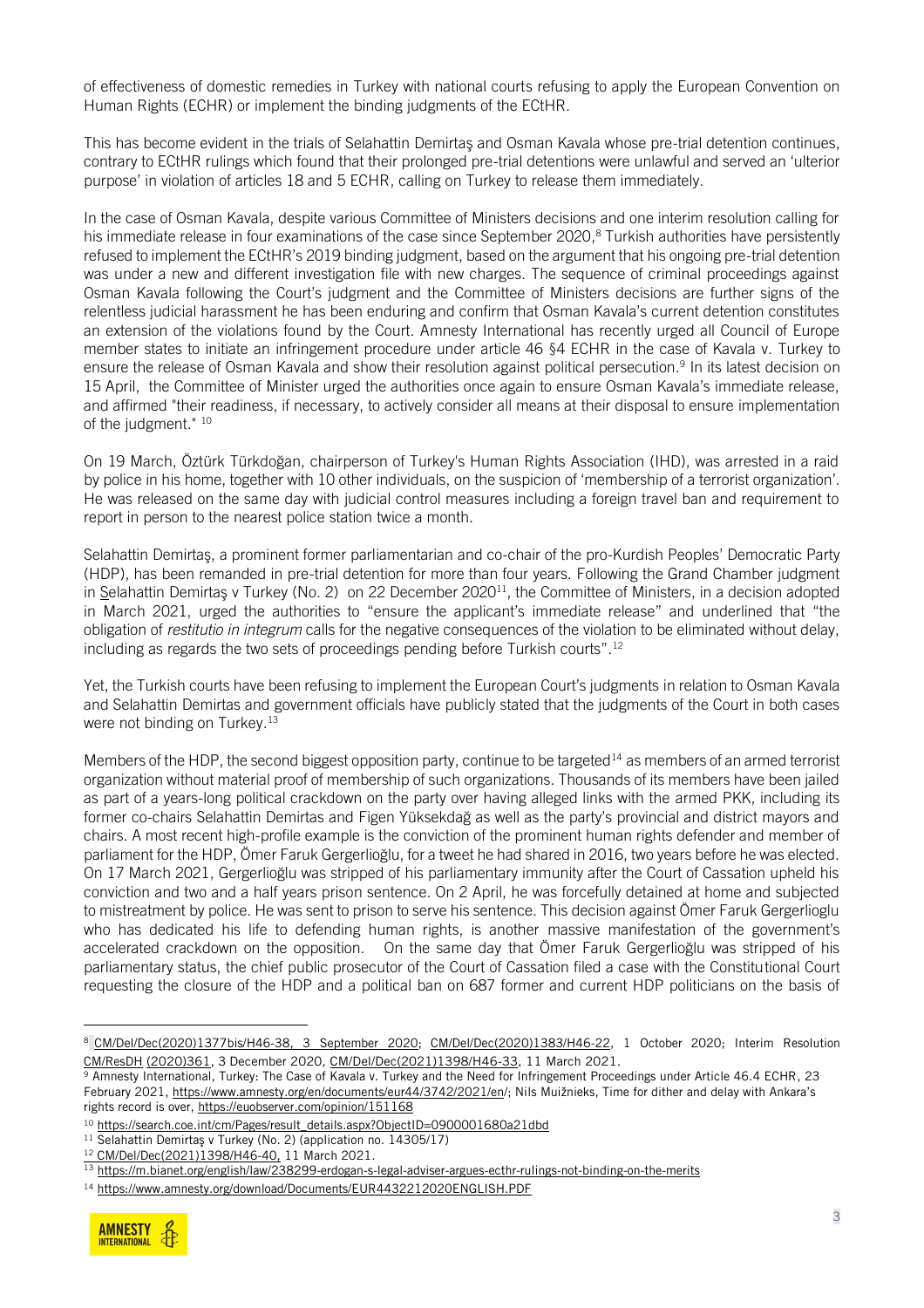ongoing prosecutions against them, disregarding the presumption of innocence. After examining the indictment of the file requesting closure, the Constitutional Court returned it to the chief public prosecutor's office due to procedural deficiencies. It is expected that once the procedural deficiencies in the indictment are rectified, it will be sent back to the Constitutional Court for its re-examination.

The crackdown on dissenting voices has brought independent journalism in Turkey to the edge of the precipice. Journalists and other media workers continue to be prosecuted, detained and convicted under anti-terrorism laws, with their legitimate journalistic work presented as evidence of criminal offences. Prominent cases of jailed journalists successfully act as deterrents and have a chilling effect on the media. On 13 April, the ECtHR issued judgments in the cases of journalist Murat Aksoy<sup>15</sup> and renowned author and journalist Ahmet Altan<sup>16</sup>, finding violations of their rights to freedom of expression (Article 10 ECHR) and right to liberty (Article 5 ECHR). In a rare positive development, the Court of Cassation on 14 April reversed the verdict for Ahmet Altan and ordered his release, based on his prolonged imprisonment of over four-and-a-half years. Ahmet Altan was released on the same day. Yet, charges against him have not been dropped. His case will now return to the lower court for re-trial, which could decide to resist the ruling given by the top appeals court. The verdict on his co-defendant, journalist Nazlı Ilıcak, was also reversed by the Court of Cassation on 14 April; she had already been released in 2019 pending appeal. These cases are only few amongst a large number of imprisoned journalists illustrating the criminalization of dissent in the country.<sup>17</sup> Dozens of journalists remain behind bars for their journalistic work.

Continuing judicial harassment through punitive prosecutions and convictions targeting human rights defenders, opposition politicians, journalists and independent civil society clearly show that Turkish authorities have not shifted from their policy of persecuting dissenting voices.

## THE CRACKDOWN ON THE RIGHT TO FREEDOM OF ASSEMBLY

Over the last six years, the authorities have also systematically violated the right to peaceful assembly through blanket bans and the use of excessive force against protesters.

The most recent examples include the case of the Saturday mothers/people, in which 46 individuals including human rights defenders, political activists, journalists, and relatives of victims of enforced disappearances have been charged with 'refusal to disperse despite warning and use of force' under Article 32/1 of Turkey's Law on Meetings and Demonstrations (Law No. 2911) during the 700<sup>th</sup> weekly vigil of the Saturday Mothers/People on 25 August 2018. Police used excessive force including water cannons and tear gas to disperse a large, peaceful crowd, which had gathered for the vigil in Istanbul and detained 46 individuals now on trial. If found guilty, they face a sentence of between six months and three years in prison for exercising their rights to freedom of expression and peaceful assembly.<sup>18</sup>

Since January, the police have detained more than  $700$  protestors  $19$  by using excessive force against those participating in peaceful demonstrations, following the appointment of Professor Melih Bulu as rector of Istanbul's Bogaziçi University on 1 January 2021. At least nine students have spent periods in pre-trial detention and 31 others were put under house arrest together with hundreds who have been subjected to judicial controls, facing prosecution under charges of allegedly 'inciting the public to enmity and hatred' and violating the law on demonstrations, in violation of their rights to freedom of expression and assembly.<sup>20</sup> Against the backdrop of these protests, several highlevel officials, especially the Minister of Interior, have made homophobic comments, and issued misleading statements alleging terrorism links, thereby contributing to an already widespread climate of fear and repression.

## TURKEY'S WITHDRAWAL FROM THE ISTANBUL CONVENTION

On 20 March, Turkey announced its withdrawal from the Council of Europe Convention on Preventing and Combating Violence against Women and Domestic Violence (Istanbul Convention) by presidential decision. On 22 March, Turkey

<sup>20</sup> https://www.amnestyusa.org/urgent-actions/urgent-action-update-release-detained-bogazici-protestors-turkey-ua-2-21/



<sup>15</sup> Murat Aksoy v. Turkey (application no. 80/17)

<sup>16</sup> Ahmet Hüsrev Altan v. Turkey (application no. 13252/17)

<sup>&</sup>lt;sup>17</sup> See for example Sabuncu and Others v. Turkey (application no. 23199/17)

<sup>18</sup> https://www.amnesty.org/download/Documents/EUR4438902021ENGLISH.PDF

<sup>19</sup> https://www.hrw.org/news/2021/04/02/turkey-resumes-its-crackdown-student-protesters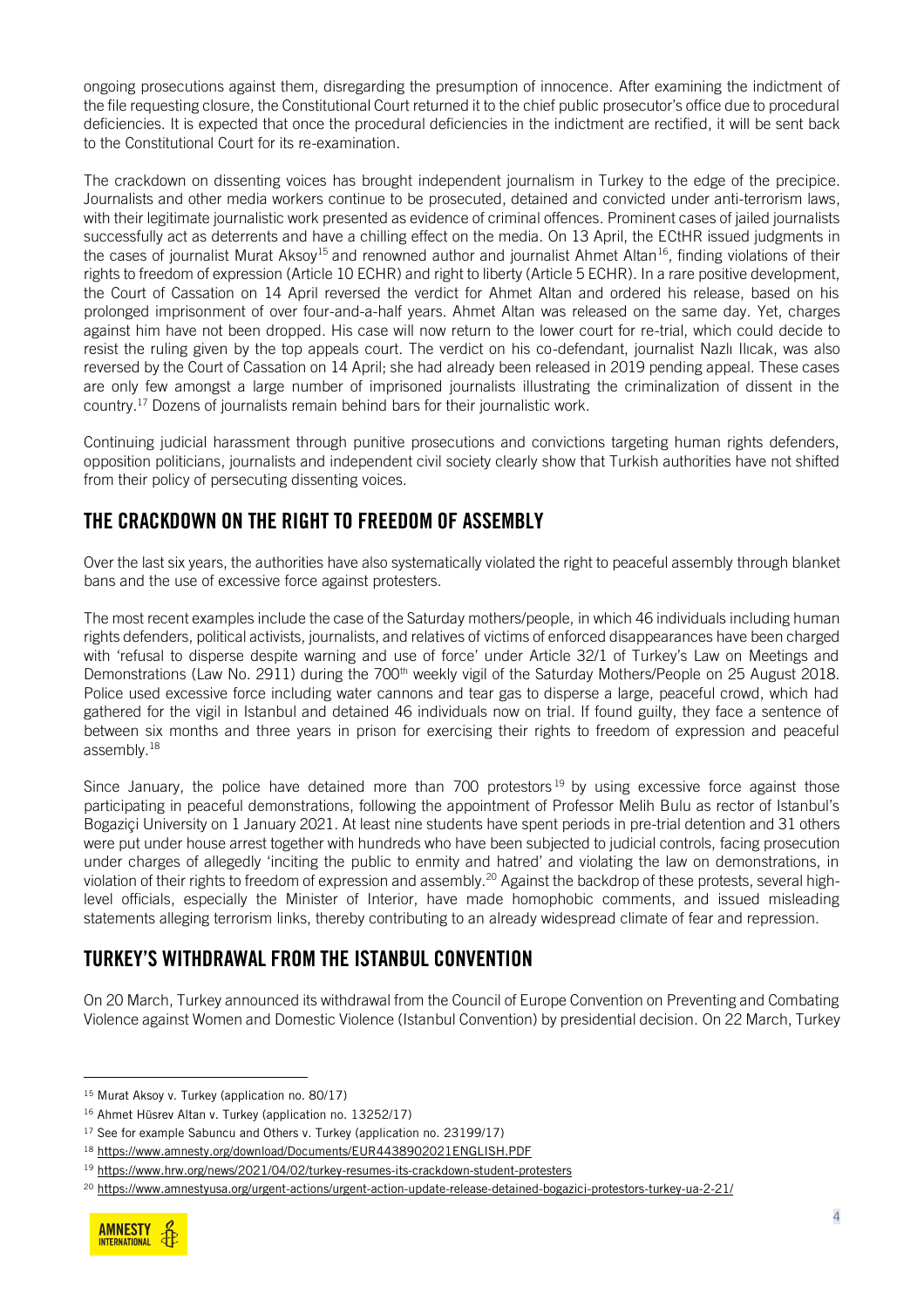formally notified the Council of Europe Treaty Office of the decision to withdraw from the Istanbul Convention. The withdrawal will enter into force on  $1$  July 202 $1.^{\scriptscriptstyle 21}$ 

The Istanbul Convention was opened for signature on 11 May 2011 in Istanbul. Turkey was among the first countries to sign it, together with Austria, Finland, France, Germany, Greece, Iceland, Luxemburg, Montenegro, Portugal, Slovakia, Spain and Sweden, and the first country to ratify it on 14 March 2012.

The Istanbul Convention is the first European treaty specifically targeting violence against women and domestic violence and the most far-reaching international treaty to tackle violence against women. It provides a comprehensive framework to address gender-based violence against women and girls. Amnesty International considers the decision to withdraw from the treaty a retrogressive measure, contrary to international human rights law. It deprives women and girls of a vital instrument of protection from all forms of violence, including domestic violence, with internationally agreed actions that governments who ratify it must take to achieve this. Withdrawing from the Convention violates the rights of millions of women and girls in the country, jeopardizes their safety and flies in the face of any purported commitment by the Turkish government to protect the rights of survivors of sexual and domestic violence.

The announcement is especially dangerous at a time when many women are killed and there has been a surge of domestic violence cases during the COVID pandemic. In 2020 alone, according to the Minister of Interior, 266 women were killed by men in acts of gender-based violence, although the numbers provided by women's organizations were much higher.<sup>22</sup>

While the decision to withdraw was first announced without any explanation, on 22 March the Turkish government attempted to justify their decision claiming that the Istanbul Convention was being used to 'normalise homosexuality' which was 'incompatible with Turkey's social and family values',<sup>23</sup> exposing the misogyny and homophobia which were already the driving forces behind threats to leave the Convention in August 2020, following pressure from conservative groups. Such a rationale is not only dangerous and discriminatory but also diverts the attention away from the real threat to families, namely the perpetrators of violence against women who frequently benefit from impunity and a weak response by the criminal justice system in the country.<sup>24</sup>

Women's rights organizations and activists in Turkey courageously responded to the decision with several peaceful protests on the day the withdrawal was announced. Protests continued the following week and culminated with marches across the country on 25 March.

Turkey was the first country to ratify the Istanbul Convention in 2012, with staunch support at the time from President Erdogan's Justice and Development Party (AKP) and women's rights groups. Instead of withdrawing from it, Turkey should work towards implementing the Convention through national legislation, policies and other measures to protect women and girls from violence without discrimination. The measures Turkey has taken since becoming a Party to the Convention have been manifestly insufficient, as shown by the GREVIO Report on Turkey and judgments of the European Court of Human Rights concerning violence against women.<sup>25</sup>

#### RECOMMENDATIONS TO THE COUNCIL OF EUROPE

#### Amnesty International urges the Council of Europe's Parliamentary Assembly, the Secretary General, and the Committee of Ministers to seize every opportunity to call on the Turkish authorities, in the strongest terms, to:

• Promptly implement the judgments of the European Court of Human Rights and immediately and unconditionally release Osman Kavala and Selahattin Demirtaş from their prolonged and arbitrary detention;

<sup>22</sup> Official twitter account of the Turkish Minister of Interior, Süleyman Soylu:

<sup>24</sup> https://www.amnesty.org/en/latest/news/2021/03/turkey-targeting-of-lgbti-people-to-justify-quitting-convention-on-combating-violenceagainst-women-is-dangerous/

<sup>25</sup> See for example Opuz v. Turkey (application no. 33401/02)



<sup>21</sup> https://www.coe.int/en/web/conventions/full-list/-/conventions/treaty/210/signatures?p\_auth=CP6HTSep

<https://twitter.com/suleymansoylu/status/1345321325825503232>; compared to for example the Turkish advocacy platform "We Will Stop Femicifde" which refer to at least 300 cases in 2020 [http://www.kadincinayetlerinidurduracagiz.net/for-english,](http://www.kadincinayetlerinidurduracagiz.net/for-english) and the digital monument for women dying from violence, which counted over 400 in 2020 http://anitsayac.com/?year=2020

<sup>23</sup> https://www.iletisim.gov.tr/english/haberler/detay/statement-regarding-turkeys-withdrawal-from-the-istanbul-convention